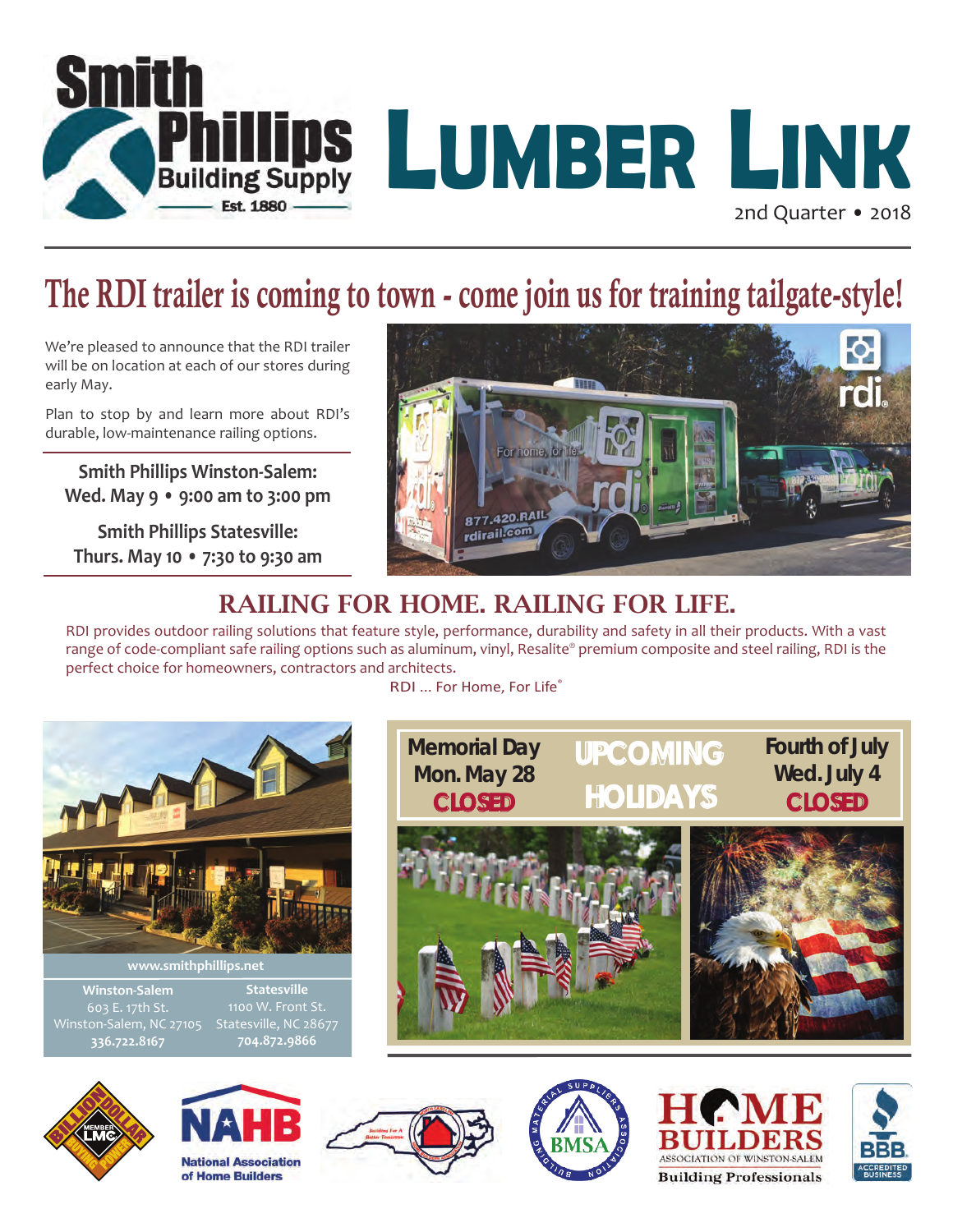

The major roofing shingle manufacturers have announced price increases effective about May 1, 2018. For instance, Owens Corning and CertainTeed have each announced 6-7% increases. For most architectural asphalt roofing shingles, this can translate to \$5 or more per square.

There may be a wide range of reasons for this large of an increase: recent hurricanes, fires, increased building and remodeling, changes in petroleum pricing, etc.

*We strongly advise our customers to be aware of the pricing changes. Share this information with your clients and please be as proactive as possible in your planning.* Roofing quotes may be valid for shorter periods than in the past few years due to the potential price volatility.

Other factors to consider are delays in material delivery lead times from the factories due to trucking shortages and, in some emerging cases, factories running short on supplies of some shingle types and colors. We at Smith Phillips have been told there may be delivery lead time delays from manufacturers of two to three weeks, which may increase as we get into the summer buildng season. While a few strong storms this summer may generate work for roofers, they may also lead to supply tightening in some markets.



**— Ed Hurdle** *Roofing Specialist*

Related to roofing is the fastener market - specifically metal-related products such as nails, screws, metal roof vents, drip edge, etc. The metal-related building product category has been dealing with some pricing increases of its own over the last year, and it does not appear to be improving.

So, the take-away here is this: understand that roofing prices appear to be changing significantly going into the summer months, communicate this information to your key people and plan ahead as much as possible.

This innovative product gives you the look of a built-up multi-piece door header but saves labor time and lowers the skill set required to add this design feature to your home.

- Made of structural fiberglass
- Will not check, twist, split or rot
- Load-bearing (ESR-1361)
- Can be stained or painted
- Weather & insect proof
- Low maintenance
- Easy installation
- Limited lifetime warranty



Utilizing the pre-built header will add a whole new level of detail to your home and is a great selling feature, as you see the look being used frequently at the trendiest home shows.

So bring your trim up a notch while saving time and money in the long run. This product is available in 12' lengths and will run approximately \$36 per piece. This is a great savings compared to the time and labor required to fabricate a multi-piece header on the job site.

*Give us a call to try Engineered Rams Crown Header on your next trim job.*



# We Say Goodbye to an Old Friend

All of us at Smith Phillips were saddened to learn of the death of Harry Morris on Sunday, April 22.

Harry was a lumber industry veteran who was respected by all. He spent his career in the ever-changing building material world and served his last years in the business as a top-notch account manager for Smith Phillips. He provided knowledge and expertise to the builders with whom he worked, creating strong and lasting relationships that were built over many years.

Harry was active in the Home Builders Association of Winston-Salem, gave back to his community and was a man of honesty and integrity. We will miss him greatly and extend our deepest condolences to his wife Cheryl and their family.

**Harry Lee Morris, Jr. 1950 - 2018**

#### **Smith Phillips is excited to announce the availability of the Engineered Rams Crown Header!**

While it has stayed cooler outside this spring, the housing market has never really gotten cold - we just lost production time to wet weather. This has buoyed the lumber market nationally and made life challenging for our lumber buyers.

Each link in the supply chain is being stretched: demand for new houses means demand for lumber is up; the shortage of available trucks for delivery from the mills is increasing delivery cost; shortages of building lots; and shortages of skilled labor and specialists - these and many other concerns are adding stress to the process.

Here is another problem solver. HB& G columns is now manufacturing fiberglass columns that mimic the look of real cedar. No more splitting, checking, cracking or rotting.



THE BEAUTY OF WOOD WITHOUT THE ISSUES



HB&G PermaCast® RoughSawn® columns are designed to give you the look and feel of natural roughsawn wood columns without the hassle and maintenance of wood.

#### **PermaCast® RoughSawn®**

So, one way to reduce your workload: give it to us. As early in the process as possible, forward to us the plans for your project with the specifications. Our goal is to help assure that your job is not delayed waiting on product selection or delivery.

Framing, roofing, windows, doors, drywall, interior trim, cabinets, engineered wood, columns, shutters, stair parts, siding and hardware are all items we can provide. One phone call can get this large group of products off your to-do list!

### The weather has finally caught up with the calendar